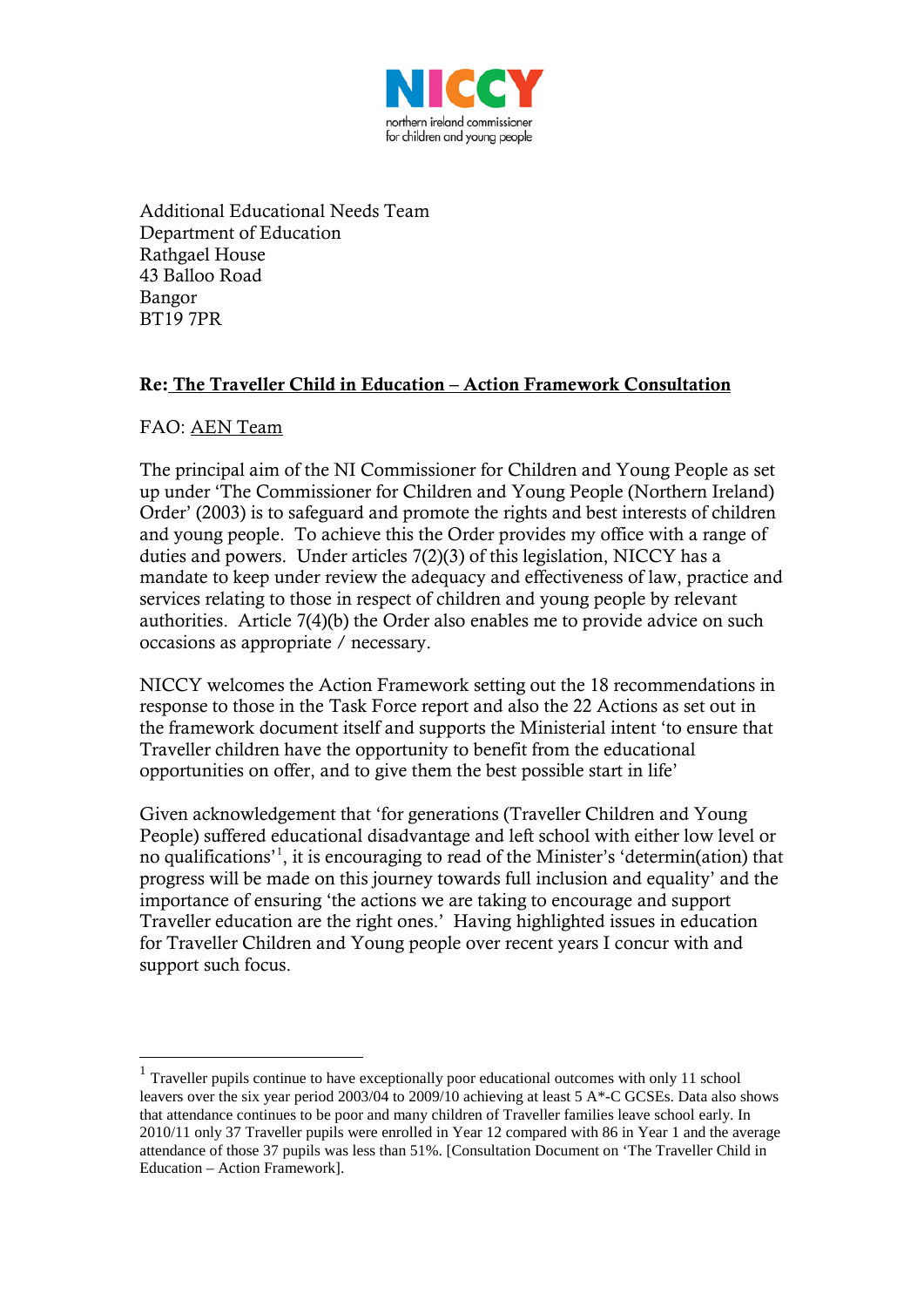

#### NICCY Work on Education Issues for Travellers

As stated I have previously highlighted issues in education for Traveller Children and Young People over a number of years including:

- NICCY's Children's Rights Review see section on the Education of Traveller children (January 2009) <http://www.niccy.org/article.aspx?menuid=3402>
- Response to DE on the Draft School Circular on the Education of Children and Young People from the Traveller Community (December 2009) [-http://www.niccy.org/uploaded\\_docs/DE%20Response.pdf](http://www.niccy.org/uploaded_docs/DE%20Response.pdf)
- The research report jointly commissioned by NICCY/ECNI published in 2007 – Hamilton et al (2007) 'Adequacy and Effectiveness of Educational Provision for Traveller Children and Young People in Northern Ireland'. <http://www.niccy.org/article.aspx?menuid=650>
- Submission to ECNI Draft strategy for the promotion of Traveller issues (July 2007) [http://www.niccy.org/uploaded\\_docs/Consultation%20Responses/Response%20to%](http://www.niccy.org/uploaded_docs/Consultation%20Responses/Response%20to%20ECNI%20promotion%20of%20traveller%20issues.pdf) [20ECNI%20promotion%20of%20traveller%20issues.pdf](http://www.niccy.org/uploaded_docs/Consultation%20Responses/Response%20to%20ECNI%20promotion%20of%20traveller%20issues.pdf)
- Response to ECNI consultation on 'Mainstreaming Equality of Opportunity for Travellers in Education: Towards a Strategy' (June 2006[\)http://www.niccy.org/uploaded\\_docs/Consultation%20Responses/2007/Micr](http://www.niccy.org/uploaded_docs/Consultation%20Responses/2007/Microsoft%20Word%20%20Mainstreaming%20Equality%20of%20Opportunities%20in%20Education%20for%20Travellers%20_ECNI_.pdf) [osoft%20Word%20%20Mainstreaming%20Equality%20of%20Opportunities%20in%20](http://www.niccy.org/uploaded_docs/Consultation%20Responses/2007/Microsoft%20Word%20%20Mainstreaming%20Equality%20of%20Opportunities%20in%20Education%20for%20Travellers%20_ECNI_.pdf) [Education%20for%20Travellers%20\\_ECNI\\_.pdf](http://www.niccy.org/uploaded_docs/Consultation%20Responses/2007/Microsoft%20Word%20%20Mainstreaming%20Equality%20of%20Opportunities%20in%20Education%20for%20Travellers%20_ECNI_.pdf)
- Ongoing meetings with DE Officials and Stakeholders.

In relation to this latest consultation NICCY wishes to highlight the following concerns / issues to the Department:

#### > UNCRC Standards

NICCY understands the Department is tasked with responsibility to uphold the rights of Traveller Children and Young People and welcomes the inclusion and reference to articles within the UNCRC but also believes the department should revisit the Convention standards as articles additional to those mentioned are relevant. We would also refer the department to the Concluding Observations made by the Committee on the Rights of the Child since last UK State reporting period in 2008.

I would appreciate clarification on the involvement of Children and Young people in this consultation process - I understand ELBs were to facilitate their engagement and participation. As you know I am keen to ensure the 'voice' of Children and Young People is heard in matters affecting them / their lives in line with Article 12 of the UNCRC.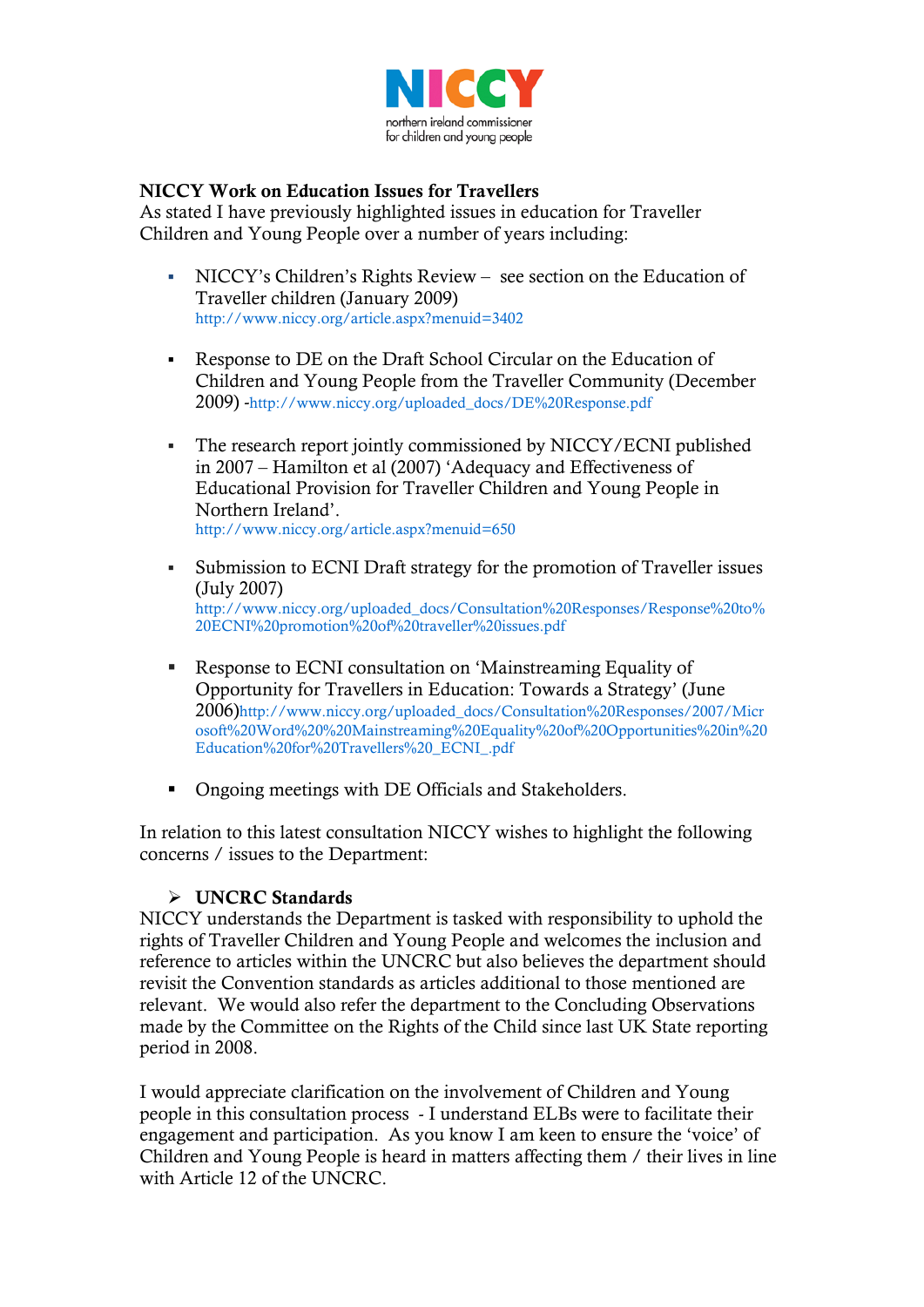

# **Education Policy Context**

The document states 'this Action Framework sits within the overall context of improving educational outcomes and contributes towards the delivery of ESaGS'. However, Specific reference to the 'Traveller Child in Education' and how the issues facing Travellers are addressed to meet the aims of this Framework appear to be absent from those policies mentioned as important/relevant in achieving same including:

- **ESAGS:**
- **Extended Schools;**
- CRED: and
- $PfY$ .

NICCY would appreciate clarification on same.

## $\triangleright$  The Role of DE and ESA

The role of DE and ESA will obviously be very important to the 'roll out' of this strategy and associated action plans. There appears to be a lack of indication as to where responsibility for implementation will 'sit' under ESA. NICCY believes it necessary to integrate this work with that of the established Inclusion & Diversity Service and wider ethnic minority services.

## $\triangleright$  The Role of the Inclusion & Diversity Service (IDS)

NICCY understands the IDS have done significant work on developing models for teachers and schools in the wider ethnic minority context and therefore would appear to be 'natural partners'. One would be concerned that duplication is avoided and good practice is incorporated during implementation of the action plan.

In relation to the pilot on professional development of Teachers in September 2013 - following the pilot conducted September – December 2012, I would be interested in the outcome of its evaluation.

## The Role of Parents

Similarly I am aware of the need to support parents through flexible and culturally responsive approaches. Homework e.g. has been identified as a potential problem area, not only because, I am informed, it can often be inappropriate to the individual child's level of understanding, but because the worry, distress and even conflict caused in the home by uncompleted homework can exacerbate the child's or parent's attitude towards school and teachers because they know the child may be chastised in school for what is/is not happening out of school.

#### $\triangleright$  Teacher Training

I am aware - having spoken to stakeholders working in this sector - of the need for anti-racism training for Teachers – as part of their initial training, early and